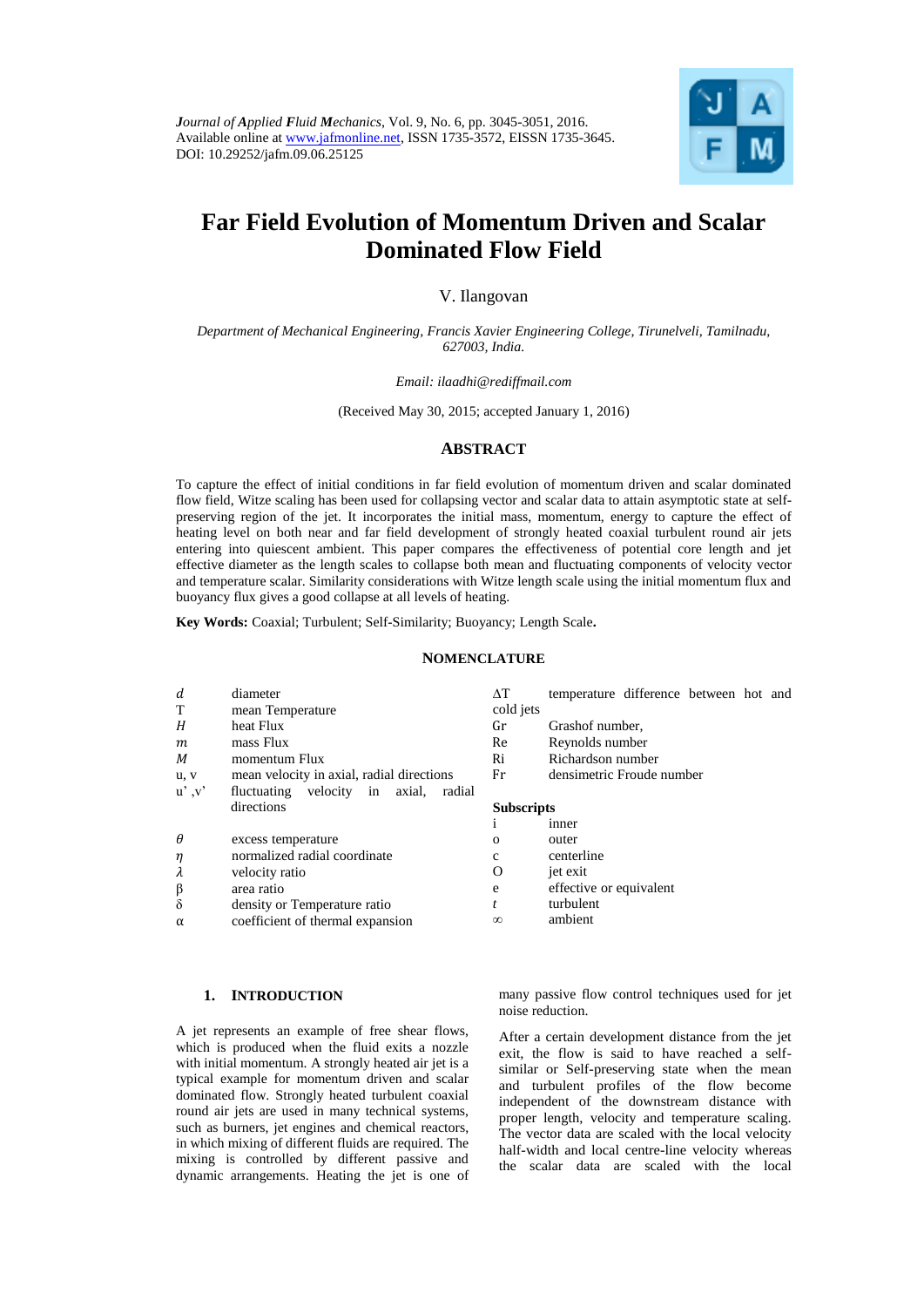temperature half-width and local centre-line temperature. This simple scaling is not adequate to capture the effect of initial conditions in far field evolution of momentum driven and scalar dominated flow field. Hence a new scaling should be used for collapsing vector and scalar data to attain asymptotic state at self-preserving region of the jet. The new length scale has to incorporate the initial mass, momentum, energy to capture the effect of heating level on both near and far field development of coaxial turbulent jets. Similarity considerations with Witze length scale using the initial momentum flux and buoyancy flux gives a good collapse of both axial mean velocity and radial mean velocity fields at all levels of heating.

Thring and Newby (1953) introduced the concept of 'effective diameter' based on momentum flux conservation for normalizing the axial coordinate of the jet in the far field, which was used by several researchers Becker *et al.* (1967), Dahm and Dimotakis (1987), Dowling and Dimotakis (1990) and Pitts (1991). When the self-similar behavior of this strongly heated jet is investigated, this scaling appears to be less efficient in collapsing the centerline velocity and temperature data (mean and rms) along a unique self-similar curve for all temperature ratios, as it ignores buoyancy flux. Sautet and Stepowski (1996) proposed a modification in the effective diameter by replacing the ambient density with local average density to capture the initial values of variable density jets. While the effective diameter collapsed the velocity data fairly well in the near field, it was inadequate in the intermediate and far fields of the jet. Papadopoulos and Pitts (1998) used dynamic length scale based on local turbulence intensity for normalizing axial coordinate to account the effect of virtual origin shift and Reynolds number dependence. They concluded that the initial turbulence intensity flux was the main controlling parameter of centerline decay of mean velocity and temperature. They showed that the initial turbulence intensity influences the flow through shear layer breakup of the jet potential core and transition of the jet into self-preserving flow in the far field region of jet.

Witze (1974) used potential core length of the jet as the scale for normalizing the axial coordinate. By accounting the effect of initial values of velocity and temperature of the jet, the length of the potential core was calculated. Similarity considerations with Witze length scale using the initial momentum flux and buoyancy flux gives a good collapse of the mean and turbulent evolutions both velocity and temperature fields at all levels of heating. Bridges (2006) studied the effect of heat addition on space-time correlations of jets that were normalized appropriately with potential core length. He showed that mean and standard deviation of the velocity field in both cold and hot jets collapsed fairly well with this scaling.

# **2. SCALAR DOMINATED FLOW FIELD**

#### **2.1 Fluxes in Hot-Jets**

The characteristic of the environment into which the hot jet is released plays a role in determining the balance of inertia and buoyant forces. In pure jet, the initial momentum flux through a high velocity injection causes the turbulent mixing. In a pure plume the buoyancy flux causes a local acceleration which leads to turbulent mixing. In case of a hot jet, a combination of initial momentum flux and buoyancy flux is responsible for turbulent mixing. In hot jet, the buoyancy affects both mean and turbulent quantities and buoyancy production of turbulent kinetic energy becomes important. In hot jet, the buoyancy force is much stronger than the inertia force due to sharp temperature difference between jet temperature and ambient temperature.

#### **2.2 Richardson Number**

In case of a hot jet, the jet fluid temperature is different from that of the medium into which it is discharged. The hot jets may be buoyant or nonbuoyant. The fluid motion of buoyant jet is governed by inertial, buoyant and viscous forces, which are often characterized by Froude and Reynolds numbers. The buoyancy effects within a flow can be evaluated through the use of a nondimensional number called Richardson number which is the ratio of gravity forces to inertial forces at any cross section normal to the direction of flow, is given by:

$$
Ri_0 = Gr/Re^2 = \alpha \Delta T / Fr
$$
 (1)

, where Gr is Grashof number, Re is Reynolds number, Fr is Densimetric Froude number and α is the coefficient of thermal expansion, which is defined as:

$$
\alpha = -\frac{1}{\rho} \left( \frac{\partial \rho}{\partial T} \right)_{\text{p}} \tag{2}
$$

With this definition, the Richardson number takes on the form of the inverse of Densimetric Froude number, which is the ratio of inertial to buoyancy forces. When the Richardson number is very small( $\mathrm{Ri}_0$  < 0.001), the fluid temperature has the role of a passive scalar and buoyancy effects are insignificant. Kotsovinos.N.E, (1977) remarked a scalar as 'active' when the flow field is influenced by it; otherwise the scalar is considered as 'passive'.

In the present study, the values of initial Richardson number (Ri<sub>O</sub>) are 0.2799, 0.237, 0.176, 0.066 and 0 at temperature difference ( $\Delta T$ ) = 440,400,360,320 and  $300K$  respectively. The value of  $Ri_0$  varies with buoyancy addition through heating. This can be the result of high temperature of hot jet, low flow velocity, or large differences in fluid density when evaluated over the range of temperatures within the flow. As the temperature as scalar is able to influence the flow field, it is termed as scalar dominated flow field.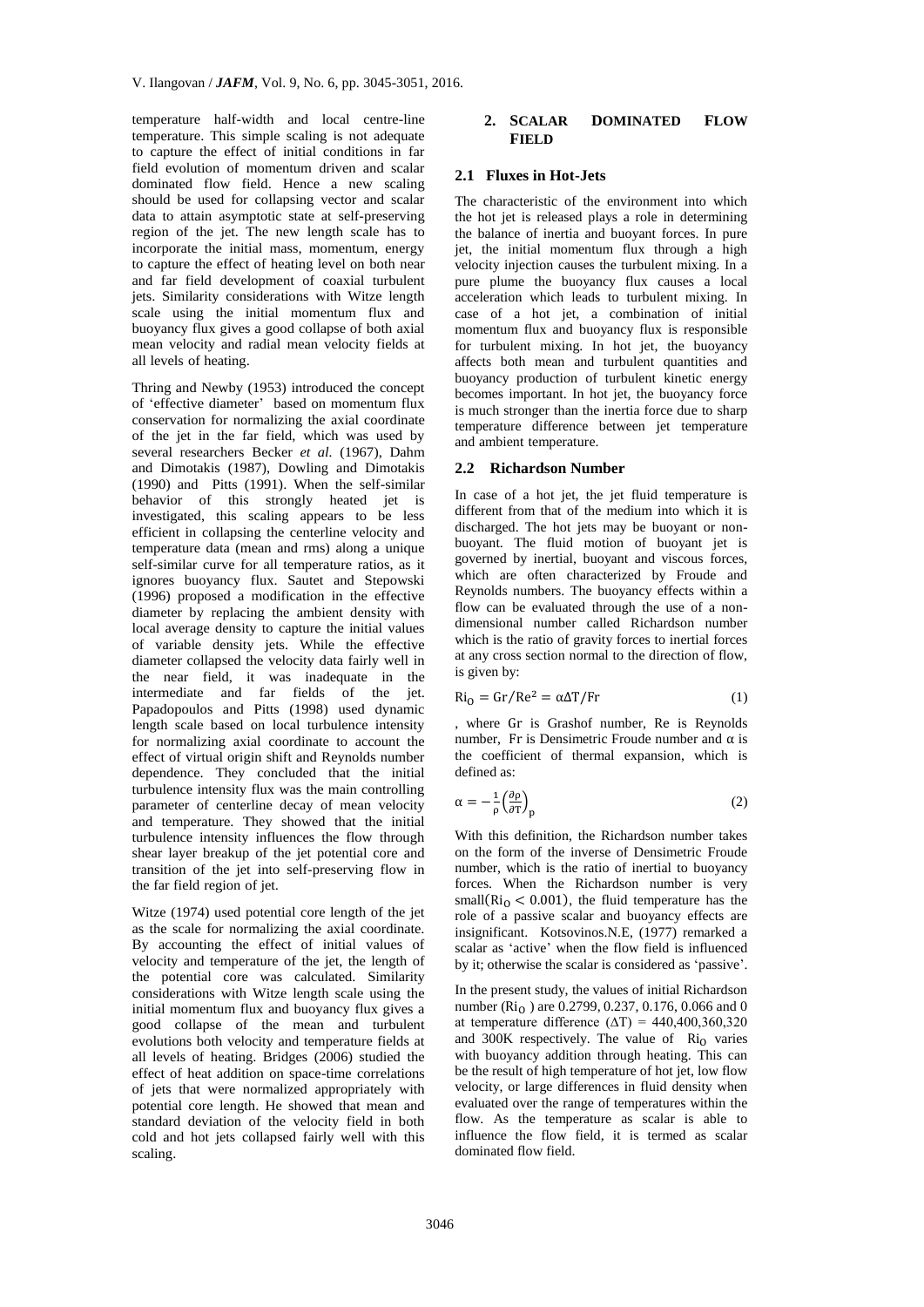# **3. SELECTION OF PROPER SCALING**

A proper scaling is necessary for collapsing temperature and velocity data, to capture both far and near field developments by incorporating the initial conditions of jets. The selected scaling should further satisfy the similarity conditions and collapse both mean and fluctuating components of velocity and temperature introduced as a scalar in the flow field. It helps to understand whether the mean and fluctuating behavior of the jet in the far downstream from the origin, becomes independent of the initial conditions (nozzle geometry, velocity profile, boundary layer, swirl, turbulence level, and density ratio),or depends only on the amount of mass, momentum and energy added to jet at its exit.

#### **3.1 Effective Diameter as a Length Scale**

Mass, momentum, turbulence and temperature distributions at the exit plane influence flow development in the near and far fields of the jet. Conservation of mass, momentum and heat fluxes are applied to show the influence of initial temperature difference on the far-field flow by introducing the concept of effective jet. It is a hypothetical jet whose mass, momentum and heat fluxes are equal to that of inner and outer jets of coaxial streams. The effective diameter was used for normalizing the radial coordinate of the jet in the far field. The validity of effective jet concept holds good only in the far field region as the average velocity and bulk temperature of the jet asymptotically approach the ambient velocity and temperature, a condition that is not valid in the near field region of coaxial jet mixing where large difference in temperature exists between inner and outer jets.

The Effective Diameter  $d_e = \frac{2m_0}{\sqrt{\pi M}}$  $\frac{2m_0}{\sqrt{\pi M_0 \rho_\infty}}$  was used for incorporating the effect of density, non uniformity in velocity through the mass  $(m_0)$  and momentum fluxes  $(M_o)$  at the jet exit. They showed that momentum driven jets with different initial conditions have same centerline decay constant and spread rate. They also showed that normalized mean velocity and higher order moments attain selfsimilarity far downstream with this scaling. The above scaling was used for normalizing both axial and radial coordinates of jet. But this length scaling is not adequate when heat flux  $(H_0)$  is added at jet exit plane.

In a coaxial jet arrangement, the magnitude of mass, momentum and heat fluxes of inner and outer jets were different. By applying the procedure suggested by Fisher *et al*. (1998) and Antoine (2007), the Effective Diameter  $(d_e)$ , Effective Velocity $(u_e)$ and Effective Temperature  $(\theta_e)$  of equivalent circular jet having same mass flux, momentum flux and heat flux as of coaxial jets were calculated through the conservations of mass, momentum an energy as follows:

Effective Diameter 
$$
d_e = d_i \left[ \frac{(1 + \lambda \beta)(1 + \lambda \beta \delta)}{(1 + \lambda^2 \beta \delta)} \right]^{\frac{1}{2}}
$$
 (3)

$$
\text{Effective Velocity } u_e = u_i \left( \frac{1 + \lambda^2 \beta \delta}{1 + \lambda \beta \delta} \right) \tag{4}
$$

$$
\text{Effective Temperature } \theta_e = \theta_i \left[ \frac{(1 + \lambda \beta)}{(1 + \lambda \beta \delta)} \right] \tag{5}
$$

, where  $\lambda$  is the velocity ratio  $(u_o/u_i)$ ,  $\beta$  is the area ratio( $A_0/A_i$ ), and  $\delta$  is the density or temperature ratio( $T_i/T_o$ ). For the attainment of similarity, the jet flow should be dependent only on the total mass, momentum and energy and not on initial value of any specific characteristics of the jet, the concept of effective diameter fails to collapse the data at far field region.

## **3.2 Similarity Considerations with Witze Length Scale**

Witze correlation parameter was used to collapse the experimental data taken at different temperature and velocity ratios. Witze (1974) correlation gives the length of the potential core in terms of initial velocity and temperature ratios. The advantage of using Witze parameter is that the density change due to heat addition is also accounted in scaling parameter. It also fulfills the requirement of far stream similarity condition besides capturing effect of initial condition for revealing both near and far field evolution of heated jet. When the mean centerline velocities at different temperatures were plotted versus an axial scale that was normalized by the potential core length through Witze parameter, it collapsed fairly well. It is defined as  $x_w =$  $(2x)(k)(\gamma)^{0.5}$ , where k = 0.08[1 – 0.16( $\lambda$ )]<sup>-0.22</sup>, where  $\lambda$  is the velocity ratio  $(u_o/u_i)$  and  $\gamma$  is the temperature ratio( $T_i/T_o$ ). These values were taken for normalization of spatial variation of hydrodynamic and thermal field in order to consider the effect of the momentum driven and temperature driven flow simultaneously.

# **3.3 Justification for Choosing Witz Length Scale**

Recent measurements by Bridges and Wernet (2007), Brown and Bridges (2006) have shown that most velocity statistics do not vary significantly with temperature, when plotted against actual axial distance as length scale. The correlations were relatively insensitive to temperature. They also found that the spectral shapes and second order velocity correlations turbulence statistics such as turbulence intensity, velocity spectra, and spatial and temporal correlations, initially insensitive to temperature with axial distance as scale parameter became more pronounced, visible and sensitive to temperature when normalized with potential core length as length scale. In the absence of proper scaling, they showed that the turbulence spectra for the unheated and heated jets were similar; except for a small increase in overall turbulent kinetic energy due to heat addition. Improper scaling showed that the two-point correlation of turbulent velocity fluctuations in jets were not affected by density variation caused due to the heat addition. Hence, all axial locations are normalized with respect to the jet potential core length through the Witze (1974) parameter in the studies of Bridges and Wernet (2007), Brown and Bridges (2006).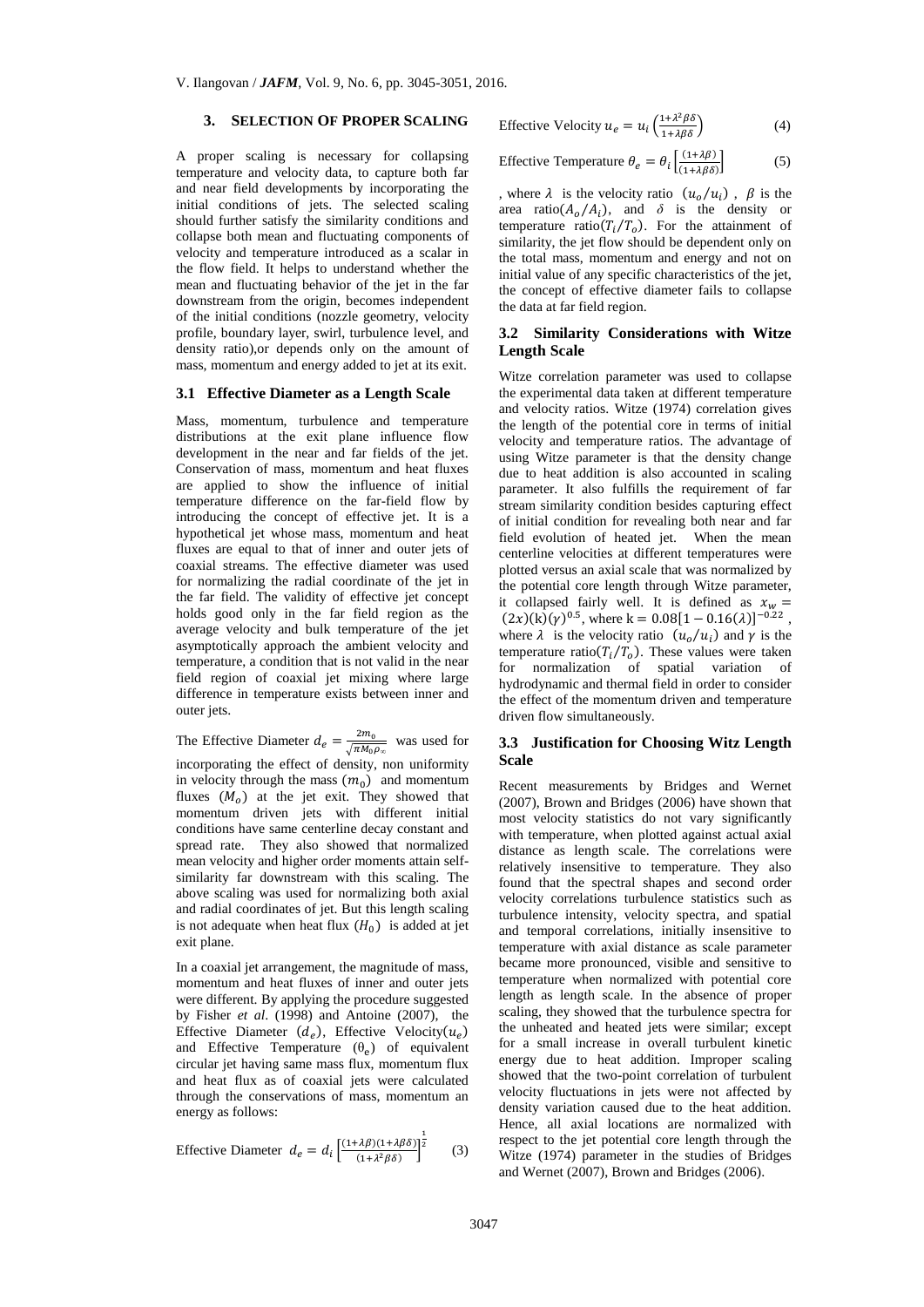

**Fig. 1. Experimental Setup and Flow field.**

# **4. EXPERIMENTAL METHOD**

The main aim of the present work is to make a detailed study on the mean and turbulent flow characteristics of co-axial jet. The experimental setup and flow field is shown in Fig. 1. The case under considerations is a co-axial jet with velocity ratio,  $\lambda = 1$ , turbulent uniform nozzle exit velocity profile, hot inner jet with cold outer jet. The experiments were designed to study the non isothermal mixing of a strongly heated air jet issued from inner nozzle of coaxial assembly with outer cold jet released into a free ambient. The density ratio of the inner jet to the outer jet was varied by heating the inner stream. The measurements were obtained with three different outer jet exit constant exit Reynolds number. The Reynolds number of inner and outer jets was  $3.0X10^4$  and  $2.45X10^4$ respectively. Measurements of the instantaneous velocity and temperature in this heated jet have been performed with the aid of constant temperature and constant current Hotwire Anemometry. The use of X wire probe and of digital signal processing system represent special features of this experiment. Data were processed for obtaining the evolution of velocity and temperature fields such as the mean, statistical moments up to third-order and dissipation of the fluctuating temperature.

#### **5. RESULT AND DISCUSSION**

Attainment of self-similarity implies the existence of universal asymptotic behavior of the jet that enables to collapse the radial profiles in all downstream location into a single curve with suitable length and velocity scales. Self-similar behavior of a strongly heated jet was investigated and the effectiveness different length scales viz., effective jet diameter and potential core length as length scale to collapse all mean and turbulent flow statistics that accounts for the strong density variations in the far- field development was presented.

Figure 2 shows the similarity profile of axial mean velocity at various axial stations and temperature ratios. It shows the shape similarity of the radial profiles that remains invariant with axial distance. When the axial mean velocities at different temperatures were plotted versus an axial scale that was normalized by the potential core length through Witze parameter, it collapsed fairly well.



**Fig. 2. Similarity profile of axial mean velocity at different temperature ratios.**



**different temperature ratios at axial station x/de=53.57.**

The effect of heat addition on the similarity profile of axial mean velocity at far field axial station x/de  $= 53.57$  is given in Fig. 3. It is clear that the normalized mean flow remains invariant with different temperature ratios at the axial station x/de  $= 53.57$ . The physical requirements of constant flux of momentum across all sections of the jet and assumption of velocity profile similarity lead to the requirement of a hyperbolic decrease in the mean velocity along the jet axis. The plot of the normalized axial velocity distribution against the normalized length scale shows that the decrease approximates a nearly hyperbolic power law from 10 to 30 diameters, but deviates markedly at greater distances. This deviation may be either due to absence of power law decrease of velocity or improper length scaling which denies the existence of exact similarity.

Figure 4 shows the radial mean velocity variation across a flow cross section normalized with 'effective diameter'. When the 'effective diameter 'scaling collapses the far field data of cold jet effectively, it fails to produce universal curve when the heat is added into the jet.

Figure 5 shows the similarity profile of mean radial velocity scaled with potential core length calculated with Witze correlation at different temperature and velocity ratios. It shows the shape similarity of the radial profiles that remains invariant with axial distance. When the radial mean velocities at different temperatures were plotted versus an axial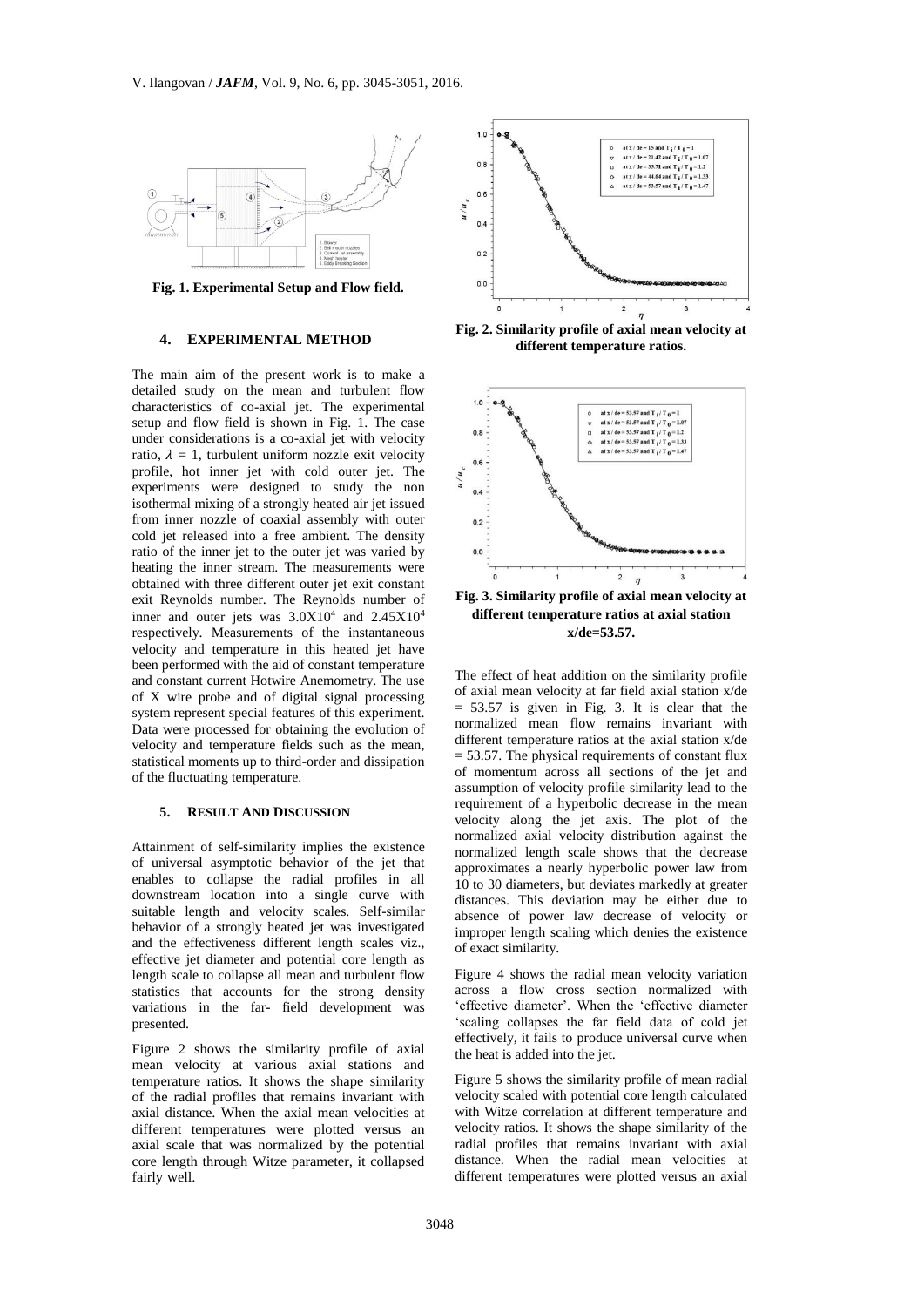scale that was normalized by the potential core length through Witze length scale, it collapsed fairly well.



**Fig. 4. Profile of radial mean velocity at different temperature ratios at axial station x/de=53.57 with 'effective diameter' scaling.**



**Fig. 5. Similarity profile of radial mean velocity scaled with Witze correlation at various levels of heating.**

It was found that a strongly heated jet has more pronounced rate of centerline decay than a cold jet. This sudden decrease of velocity is due to buoyancy coming into play at large distances downstream. In the case of a cold jet, there is no transverse momentum that can alter the axial velocity, but in a strongly heated jet the transverse momentum of buoyancy lifts the axial velocity component from its centreline axis making it rise. This analysis is corroborated by Reichardt (1943) that the lateral transport of momentum is proportional to the transverse gradient of the horizontal component of momentum. The advantage of using Witze parameter is that the density change due to heat addition is also accounted in scaling parameter. It also fulfills the requirement of far stream similarity condition besides capturing effect of initial condition for revealing both near and far field evolution of heated jet. When the turbulent shear stress at different temperatures was plotted versus an axial scale that was normalized by the potential core length through Witze parameter, it collapsed fairly well.



**Fig. 6. Profile of Reynolds stress at different temperature ratios at axial station x/de=53.57 with 'effective diameter' scaling.**



**Fig. 7. Similarity profile of Reynolds stress scaled with Witze correlation at various levels of heating.**



**Fig. 8. Profile of axial component of turbulence intensity at axial station x/de=53.57 with 'effective diameter' scaling.**

The radial profiles of Reynolds stress can be seen in the Fig. 6 wherein the distance coordinate was normalized with effective diameter. When effective diameter is used as the scaling, the flow which remains self similar at cold condition at axial station  $x$ /de = 53.57 turns into developing flow at  $x$ /de = 53.57 due to heat addition at jet exit. This is due to the reason that the effective diameter scaling obtained with momentum consideration does not account the density variation due to heat addition. When the value of turbulent Reynolds stress was analyzed, remarkable difference was seen at radial location close to  $\eta = 0.5$  where the inner mixing layer exists between the inner hot and outer cold jet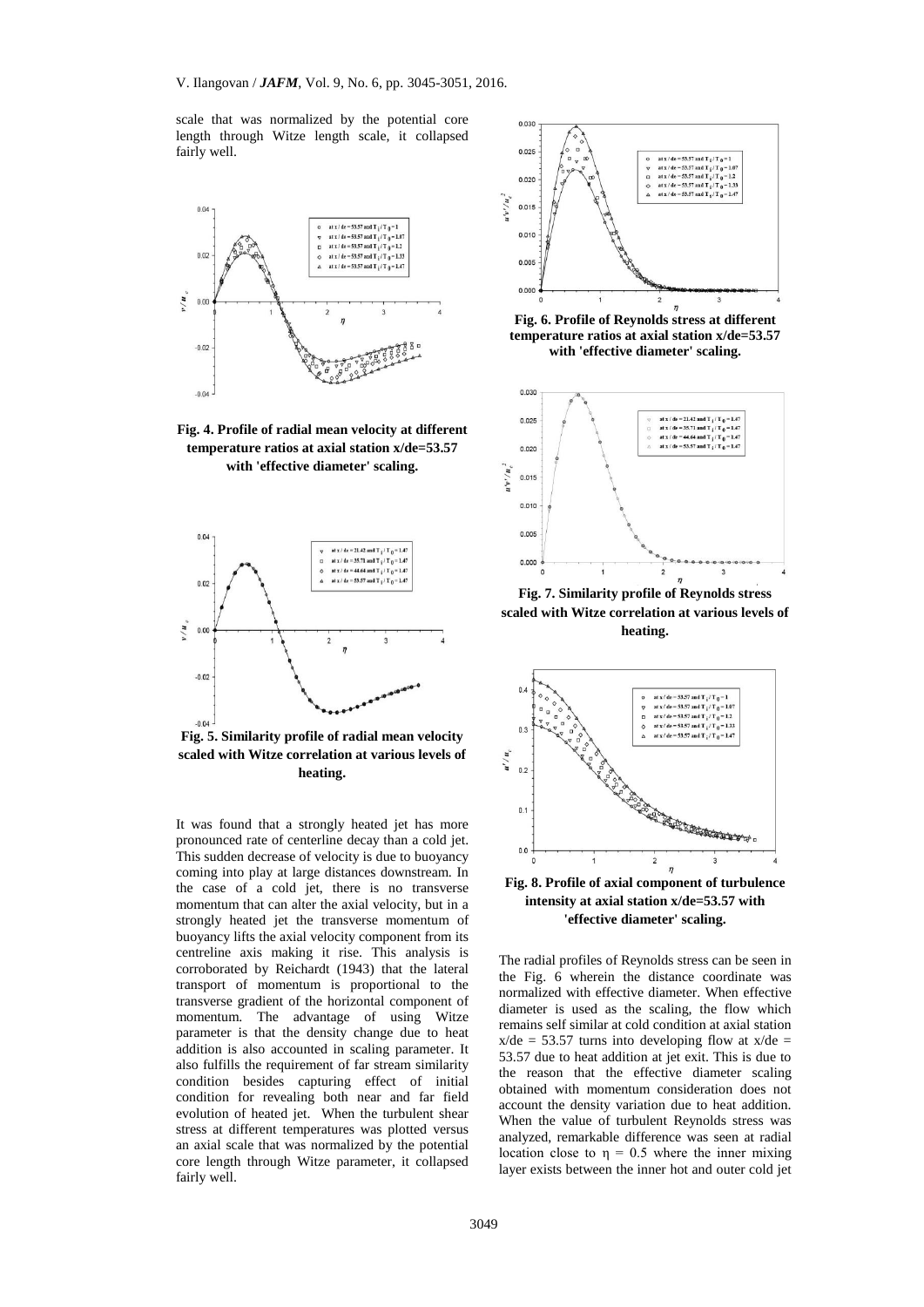in the coaxial jet flow. The value  $u'v' / u_c^2$  is 0.020 and 0.030 at cold jet condition and temperature ratio Ti/To = 1.47 respectively. The difference in the value of Reynolds stress increases with heat addition. Hence, the effect of heat addition is not captured by this scaling.



**Fig. 9. Profile of radial component of turbulence intensity at axial station x/de=53.57 with 'effective diameter' scaling.**



**Fig. 10. Profile of azimuthal component of turbulence intensity at axial station x/de=53.57 with 'effective diameter' scaling.**



**Fig. 11. Similarity profile of axial component of turbulence intensity scaled with Witze correlation at various levels of heating.**

Similarity profile of Reynolds stress can be seen in the Fig. 7 wherein the distance coordinate was normalized with Witze length scale. The flow becomes self similar in the far field region of coaxial jet flow at different temperature ratios.

The profiles of axial, radial and azimuthal component of turbulence intensity at axial station  $x/de = 53.57$  were shown in the Fig. 8, Fig. 9, Fig. 10 respectively. The distance coordinates were normalized with effective diameter. The radial profiles show variation with heat addition and universal similarity was not obtained with this normalization.



**Fig. 12. Similarity profile of radial component of turbulence intensity scaled with Witze correlation at various levels of heating.**



**Fig. 13. Similarity profile of azimuthal component of turbulence intensity scaled with Witze correlation at various levels of heating.**



**Fig. 14. Profile of temperature fluctuation at axial station x/de=53.57 with 'effective diameter' scaling.**

Similarity profile of turbulent intensity can be seen in the Fig. 11, Fig. 12, and Fig. 13 respectively wherein the distance coordinate was normalized